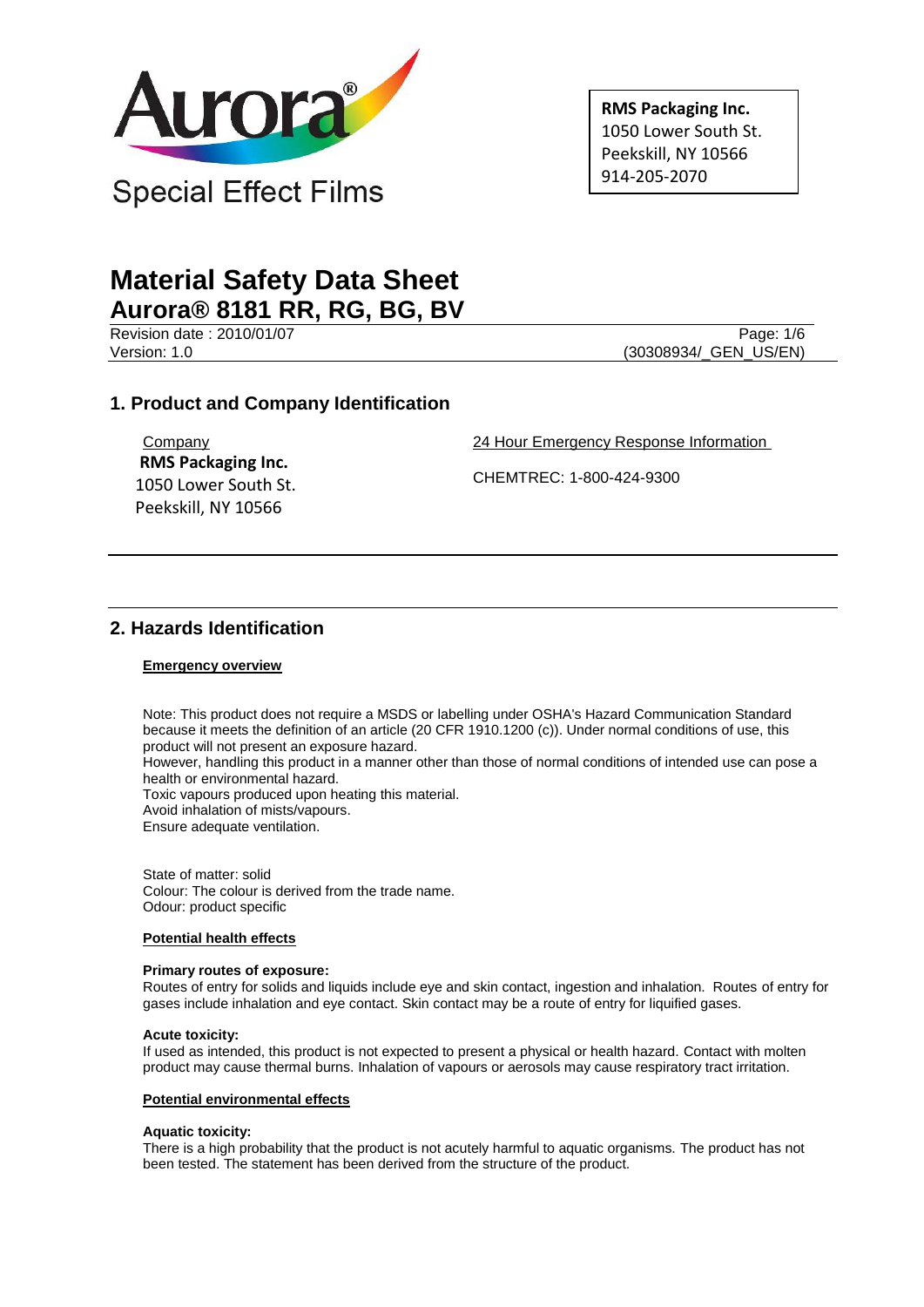# **Material Safety Data Sheet Aurora® 8181 RR, RG, BG, BV**

# **3. Composition / Information on Ingredients**

This product is not regarded as hazardous under current OSHA Hazard Communication standard; CFR 29 Part 1910.1200.

# **4. First-Aid Measures**

## **If inhaled:**

No hazards anticipated. If generated vapours are inhaled, move to fresh air. If decomposition products are inhaled, remove the affected person to a source of fresh air. Assist in breathing if necessary. Seek medical attention.

## **If on skin:**

Wash thoroughly with soap and water. Areas affected by molten material should be quickly placed under cold running water. Solidified product should not be pulled from the skin. Seek medical assistance for removal of adhering material.

## **If in eyes:**

Wash affected eyes for at least 15 minutes under running water with eyelids held open.

Seek medical attention.

## **If swallowed:**

Ingestion is not likely in the available physical form. If ingested, seek medical attention.

# **5. Fire-Fighting Measures**

| -lash point:  |  |
|---------------|--|
| Autoignition: |  |
| Flammability: |  |

 $> 200 °C$  (DIN 51794) does not ignite

not applicable

# **Suitable extinguishing media:**

water spray, dry extinguishing media, foam

#### **Additional information:**

Water stops chemical decomposition of substance/product.

#### **Protective equipment for fire-fighting:**

Firefighters should be equipped with self-contained breathing apparatus and turn-out gear.

#### **Further information:**

The degree of risk is governed by the burning substance and the fire conditions. Contaminated extinguishing water must be disposed of in accordance with official regulations.

In case of fire and/or explosion do not breathe fumes.

# **6. Accidental release measures**

## **Personal precautions:**

Use personal protective clothing.

## **Environmental precautions:**

Contain contaminated water/firefighting water. Do not discharge into drains/surface waters/groundwater.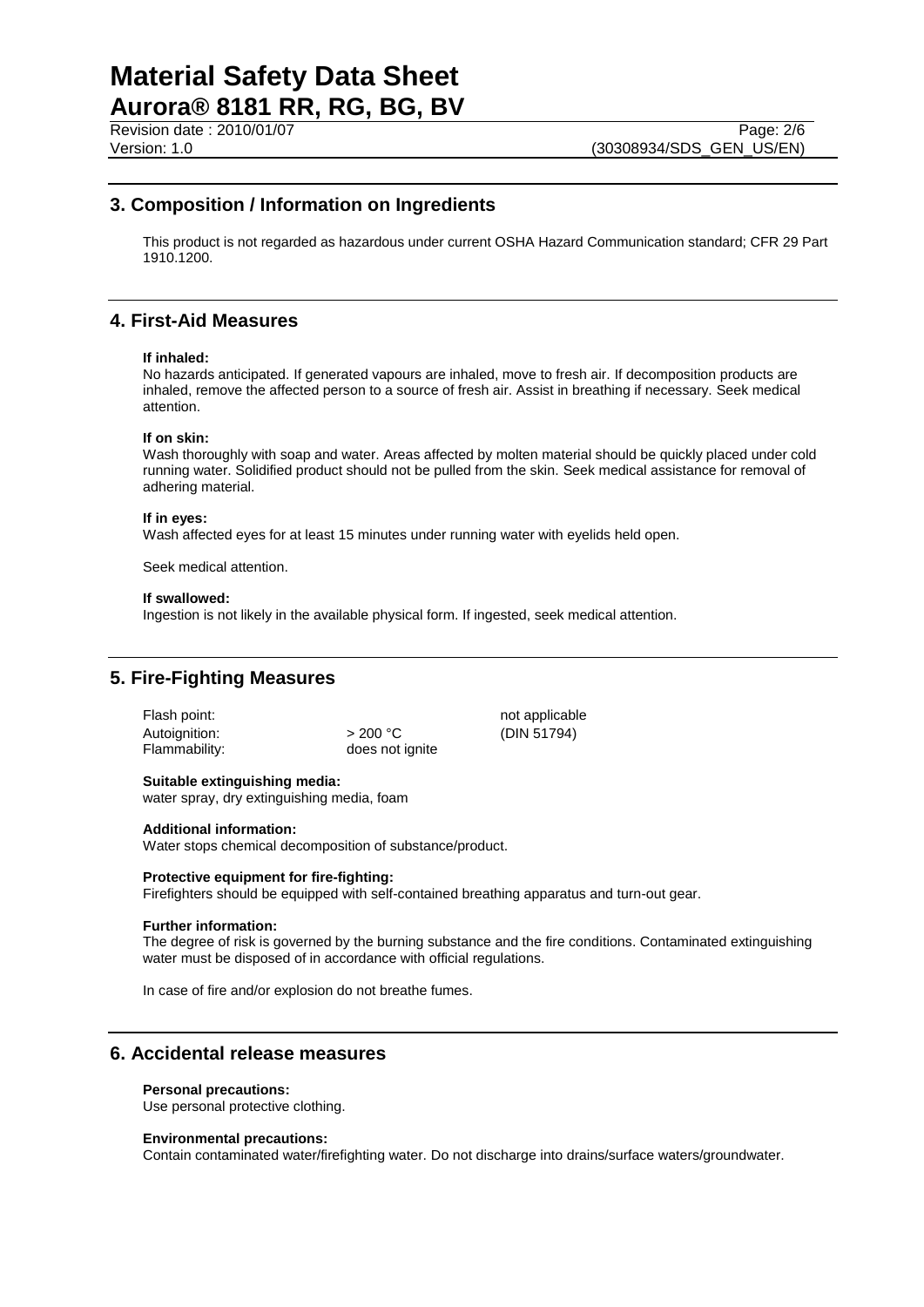# **Material Safety Data Sheet Aurora® 8181 RR, RG, BG, BV**

Revision date : 2010/01/07 Page: 3/6<br>Version: 1.0 (30308934/SDS GEN US/EN) (30308934/SDS\_GEN\_US/EN)

# **Cleanup:**

Sweep/shovel up. Place into suitable container for disposal.

# **7. Handling and Storage**

# **Handling**

**General advice:** Ensure adequate ventilation.

# **Protection against fire and explosion:**

No special precautions necessary.

# **Storage**

**General advice:** Keep in a cool place.

# **8. Exposure Controls and Personal Protection**

# **Personal protective equipment**

#### **Respiratory protection:**

Observe OSHA regulations for respirator use (29 CFR 1910.134). Wear appropriate certified respirator when exposure limits may be exceeded.

## **Hand protection:**

Wear gloves to prevent contact during mechanical processing and/or hot melt conditions.

#### **Eye protection:**

Eye protection not required.

#### **General safety and hygiene measures:**

Handle in accordance with good industrial hygiene and safety practice. In order to prevent contamination while handling, closed working clothes and working gloves should be used.

# **9. Physical and Chemical Properties**

| Form:                                                   | film                                       |
|---------------------------------------------------------|--------------------------------------------|
| Odour:                                                  | product specific                           |
| Colour:                                                 | The colour is derived from the trade name. |
| pH value:                                               | not soluble                                |
| Melting point:                                          | $>117$ °C                                  |
| Partitioning coefficient n-<br>octanol/water (log Pow): | not applicable                             |
| Solubility in water:                                    | insoluble                                  |

# **10. Stability and Reactivity**

#### **Conditions to avoid:**

Avoid excessive temperatures. Avoid electro-static discharge.

#### **Hazardous reactions:**

No hazardous reactions when stored and handled according to instructions. The product is chemically stable.

#### **Decomposition products:**

Hazardous decomposition products: No hazardous decomposition products if stored and handled as prescribed/indicated.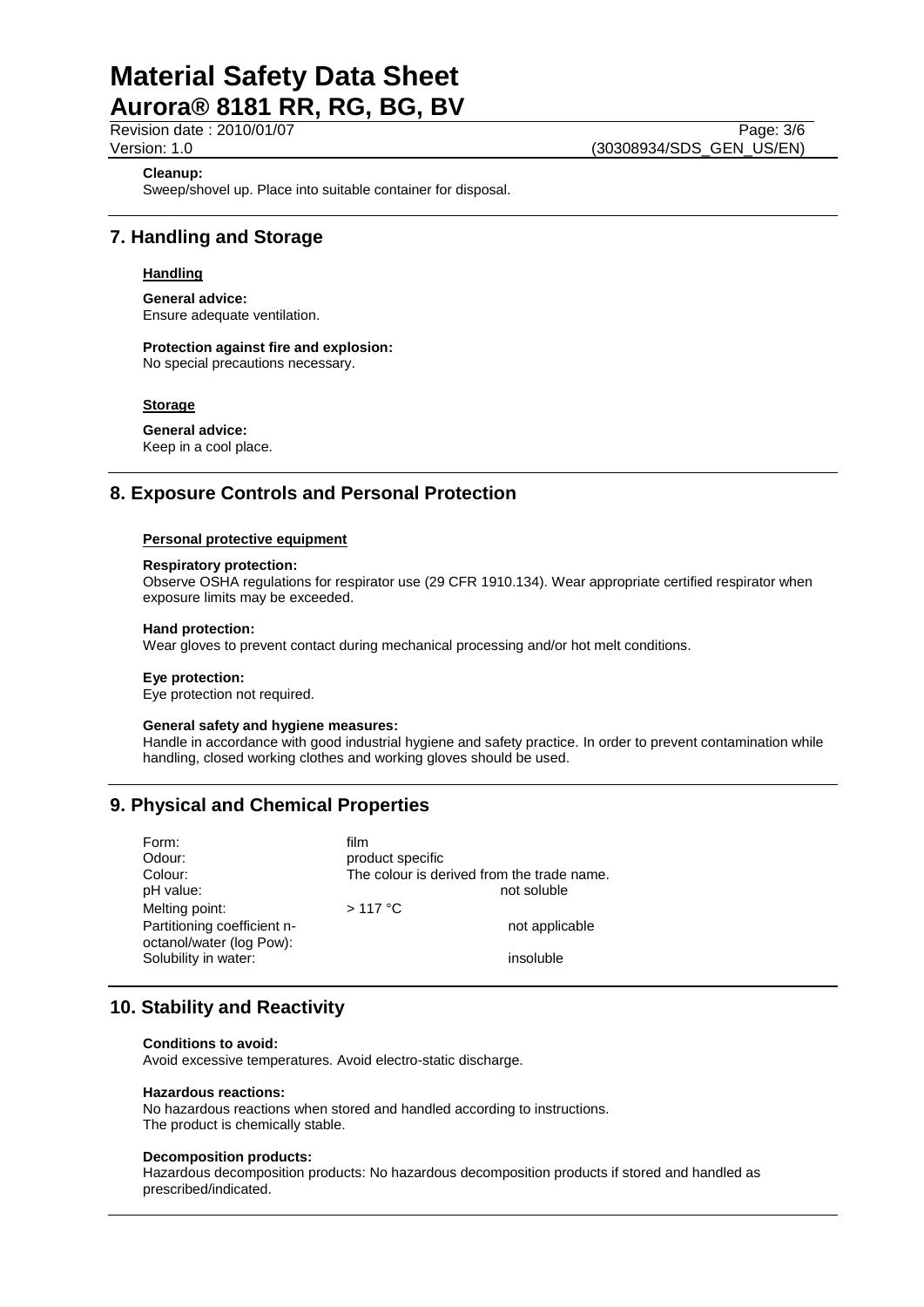Revision date : 2010/01/07 Page: 4/6<br>Version: 1.0 (30308934/SDS GEN US/EN)

# **11. Toxicological information**

**Acute toxicity**

**Oral:** Type of value: LD50 Species: rat Value: > 2,000 mg/kg

#### **Irritation / corrosion**

**Skin:**

Species: rabbit Result: non-irritant

**Eye:** Species: rabbit Result: non-irritant

## **Other Information:**

The product has not been tested. The statements on toxicology have been derived from the structure of the product.

# **12. Ecological Information**

#### **Degradability / Persistence Biological / Abiological Degradation**

Evaluation: Experience shows this product to be inert and non-degradable.

# **13. Disposal considerations**

## **Waste disposal of substance:**

This product is not regulated by RCRA. Dispose of in accordance with national, state and local regulations.

## **Container disposal:**

Dispose of in a licensed facility. Empty containers or liners may retain product residues. Recommend crushing, puncturing or other means to prevent unauthorized use of used containers.

# **14. Transport Information**

**Land transport** USDOT

Not classified as a dangerous good under transport regulations

**Sea transport** IMDG

Not classified as a dangerous good under transport regulations

**Air transport** IATA/ICAO

Not classified as a dangerous good under transport regulations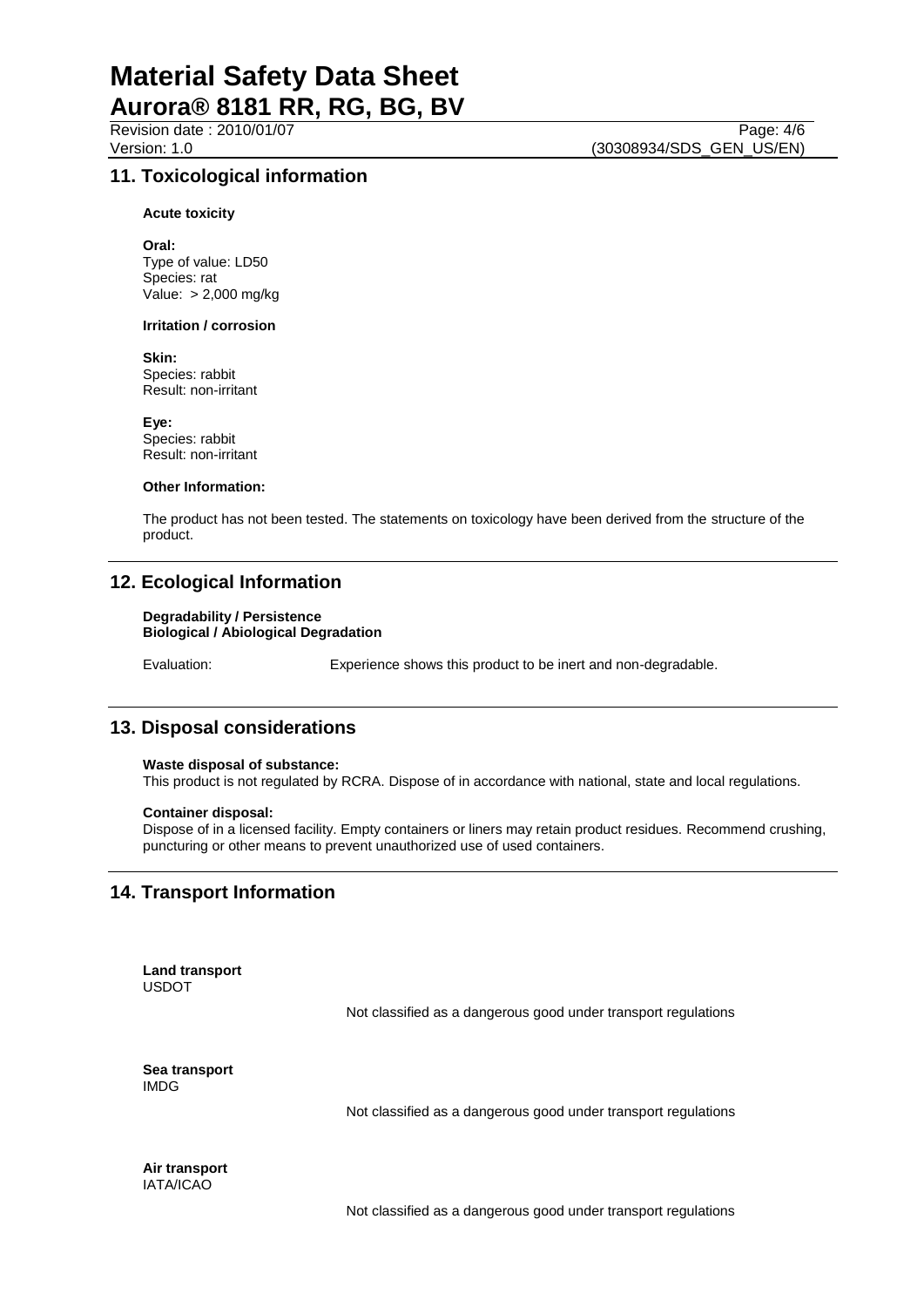# **15. Regulatory Information**

## **Federal Regulations**

**Registration status:** Chemical TSCA, US released / listed

**OSHA hazard category:** Not hazardous;

**EPCRA 311/312 (Hazard categories):** Not hazardous;

**State regulations**

**CA Prop. 65:** THIS PRODUCT CONTAINS A CHEMICAL(S) KNOWN TO THE STATE OF CALIFORNIA TO CAUSE CANCER.

# **16. Other Information**

**HMIS III rating**

Health: 0 Flammability: 1 Physical hazard: 0

NFPA and HMIS use a numbering scale ranging from 0 to 4 to indicate the degree of hazard. A value of zero means that the substance possesses essentially no hazard; a rating of four indicates extreme danger. Although similar, the two rating systems are intended for different purposes, and use different criteria. The NFPA system was developed to provide an onthe-spot alert to the hazards of a material, and their severity, to emergency responders. The HMIS system was designed to communicate workplace hazard information to employees who handle hazardous chemicals.

RMS Packaging supports worldwide Responsible Care® initiatives. We value the health and safety of our employees, customers, suppliers and neighbors, and the protection of the environment. Our commitment to Responsible Care is integral to conducting our business and operating our facilities in a safe and environmentally responsible fashion, supporting our customers and suppliers in ensuring the safe and environmentally sound handling of our products, and minimizing the impact of our operations on society and the environment during production, storage, transport, use and disposal of our products.